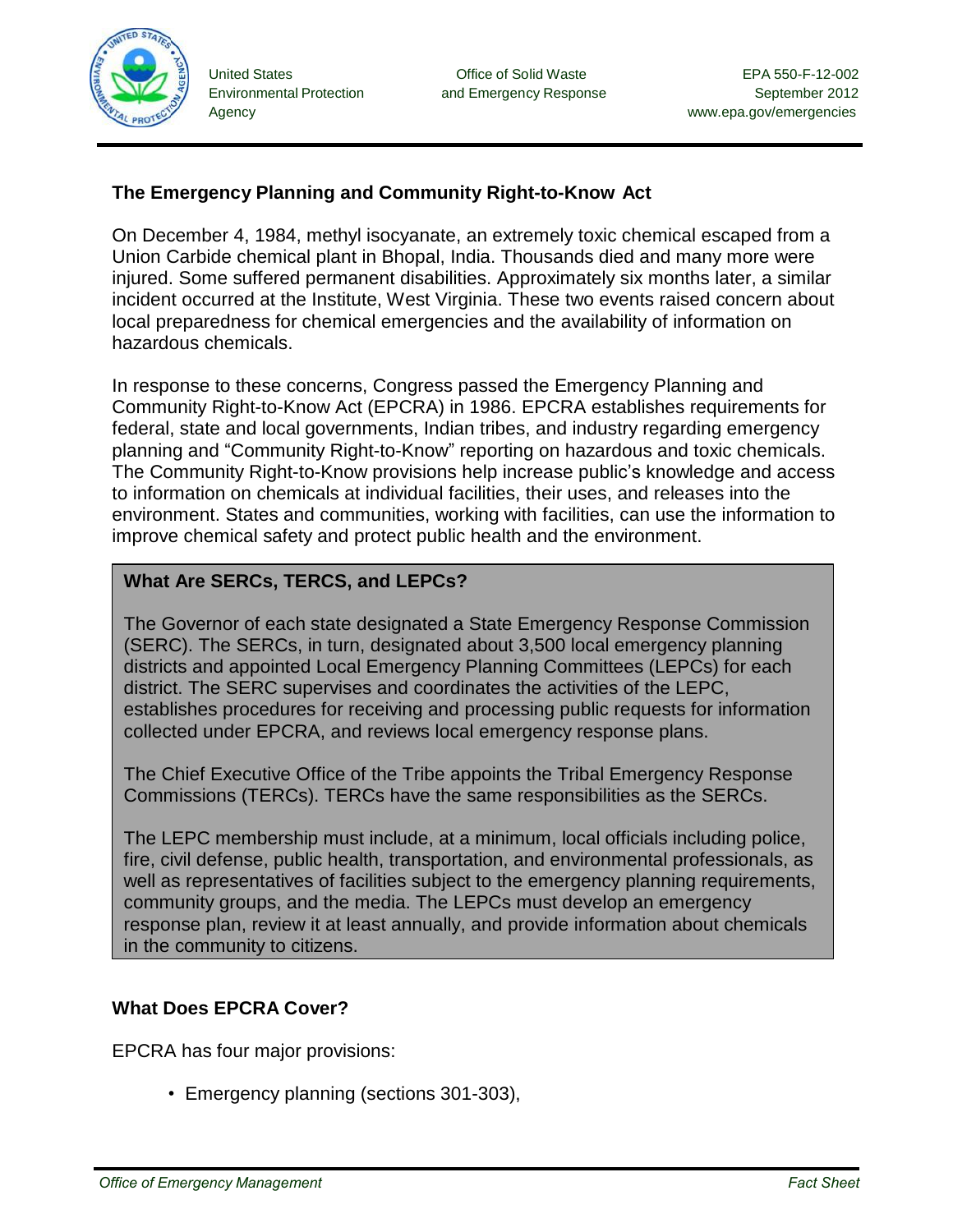- Emergency release notification (section 304),
- Hazardous chemical storage reporting requirements (sections 311-312), and
- Toxic chemical release inventory (section 313).

Information collected from these four requirements helps states and communities develop a broad perspective of chemical hazards for the entire community, as well as for individual facilities. Regulations implementing EPCRA are codified in Title 40 of the Code of Federal Regulations, parts 350 to 372. The chemicals covered by each of the sections are different, as are the quantities that trigger reporting. Table 1 summarizes the chemicals and thresholds.

## **What Are Emergency Response Plans (Sections 301-303)?**

Emergency Response plans contain information that community officials can use at the time of a chemical accident. Community emergency response plans for chemical accidents were developed under section 303. LEPCs are required to update these plans annually. The plans must:

- Identify facilities and transportation routes of extremely hazardous substances;
- Describe emergency response procedures, on and off site;
- Designate a community coordinator and facility coordinator(s) to implement the plan;
- Outline emergency notification procedures;
- Describe how to determine the probable affected area and population by releases;
- Describe local emergency equipment and facilities and the persons responsible for them;
- Outline evacuation plans;
- Provide a training program for emergency responders (including schedules); and,
- Provide methods and schedules for exercising emergency response plans.

Planning activities of LEPCs and facilities initially focused on, but were not limited to, the 406 extremely hazardous substances (EHSs) listed by EPA in 1987 (now currently 355 chemicals).The list includes the threshold planning quantities (minimum limits) for each substance. Any facility that has EHS at or above its threshold planning quantity must notify the State Emergency Response Commission (SERC) or the Tribal Emergency Response Commission (TERC) and Local Emergency Planning Committee (LEPC) within 60 days after they first receive a shipment or produce the substance on site*.*

# **What Are the Emergency Notification Requirements (Section 304)?**

Facilities must immediately notify the LEPC and the SERC or the TERC if there is a release into the environment of a hazardous substance that is equal to or exceeds the minimum reportable quantity set in the regulations. This requirement covers the 355 extremely hazardous substances, as well as the more than 700 hazardous substances subject to the emergency notification requirements under CERCLA section 103(a)(40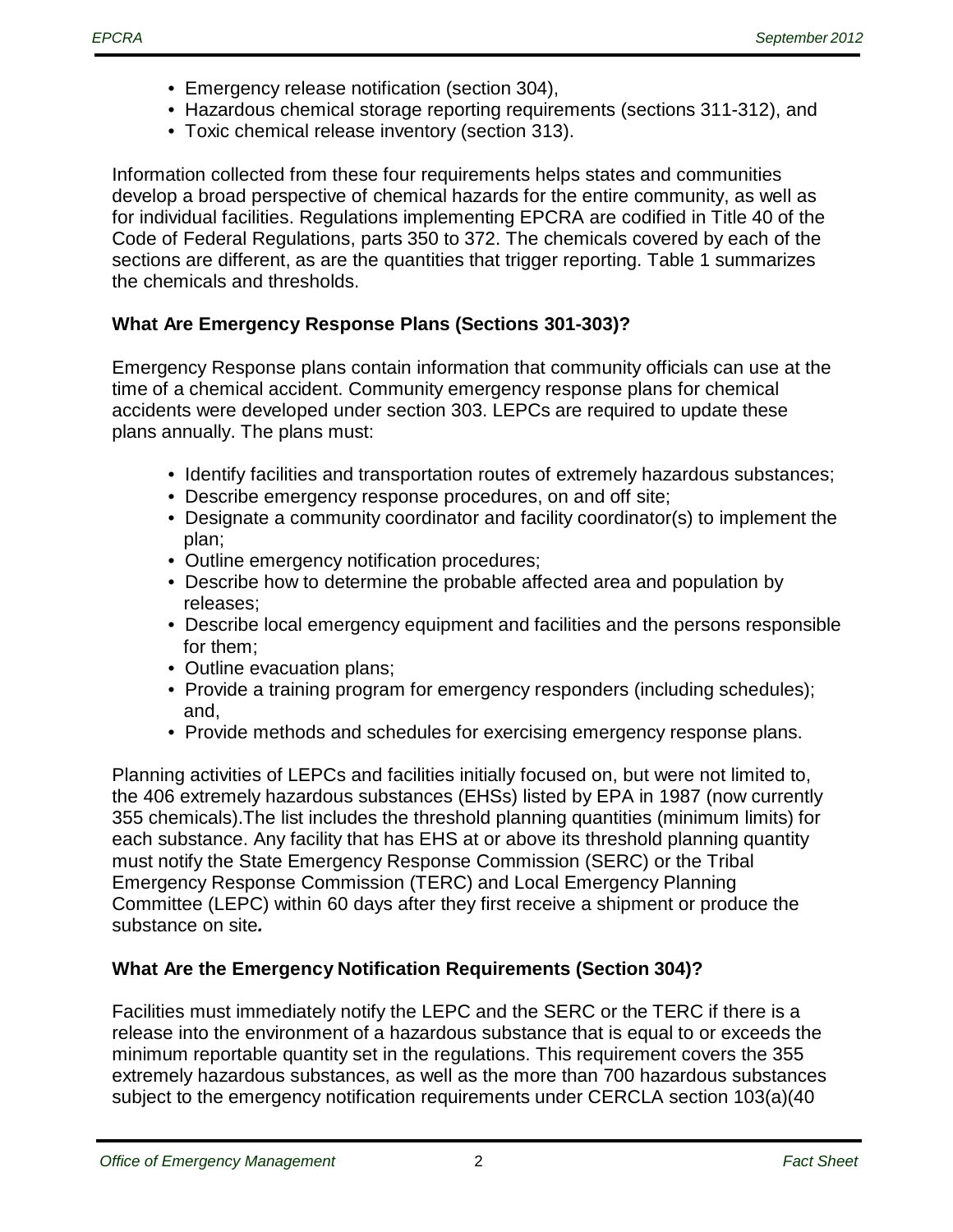CFR 302.4). Some chemicals are common to both lists. Initial notification can be made by telephone, radio, or in person. Emergency notification requirements involving transportation incidents can be met by dialing 911, or in the absence of a 911 emergency number, calling the operator. This emergency notification needs to include:

- The chemical name;
- An indication of whether it is an extremely hazardous substance;
- An estimate of the quantity released into the environment;
- The time and duration of the release;
- Whether the release occurred into air, water, and/or land;
- Any known or anticipated acute or chronic health risks associated with the emergency, and where necessary, advice regarding medical attention for exposed individuals;
- Proper precautions, such as evacuation or sheltering in place; and,
- Name and telephone number of contact person.

A written follow-up notice must be submitted to the SERC or the TERC and LEPC as soon as practicable after the release. The follow-up notice must update information included in the initial notice and provide information on actual response actions taken and advice regarding medical attention necessary for citizens exposed.

# **What Are the Community Right-to-know Requirements (Sections 311 and 312)?**

Under Occupational Safety and Health Administration (OSHA) regulations, employers must maintain a material safety data sheet (MSDS) for any hazardous chemicals stored or used in the work place. Approximately 500,000 products are required to have MSDSs.

Section 311 requires facilities that have MSDSs for chemicals held above certain threshold quantities to submit either copies of their MSDSs or a list of these chemicals to the SERC or TERC, LEPC, and local fire department. If the facility owner or operator chooses to submit a list of chemicals, the list must include the chemical or common name of each substance and must identify the applicable hazard categories. These hazard categories are:

- Immediate (acute) health hazard;
- Delayed (chronic) health hazard;
- Fire hazard;
- Sudden release of pressure hazard; and
- Reactive hazard.

If a list is submitted, the facility must submit a copy of the MSDSs for any chemical on the list upon request by the LEPC.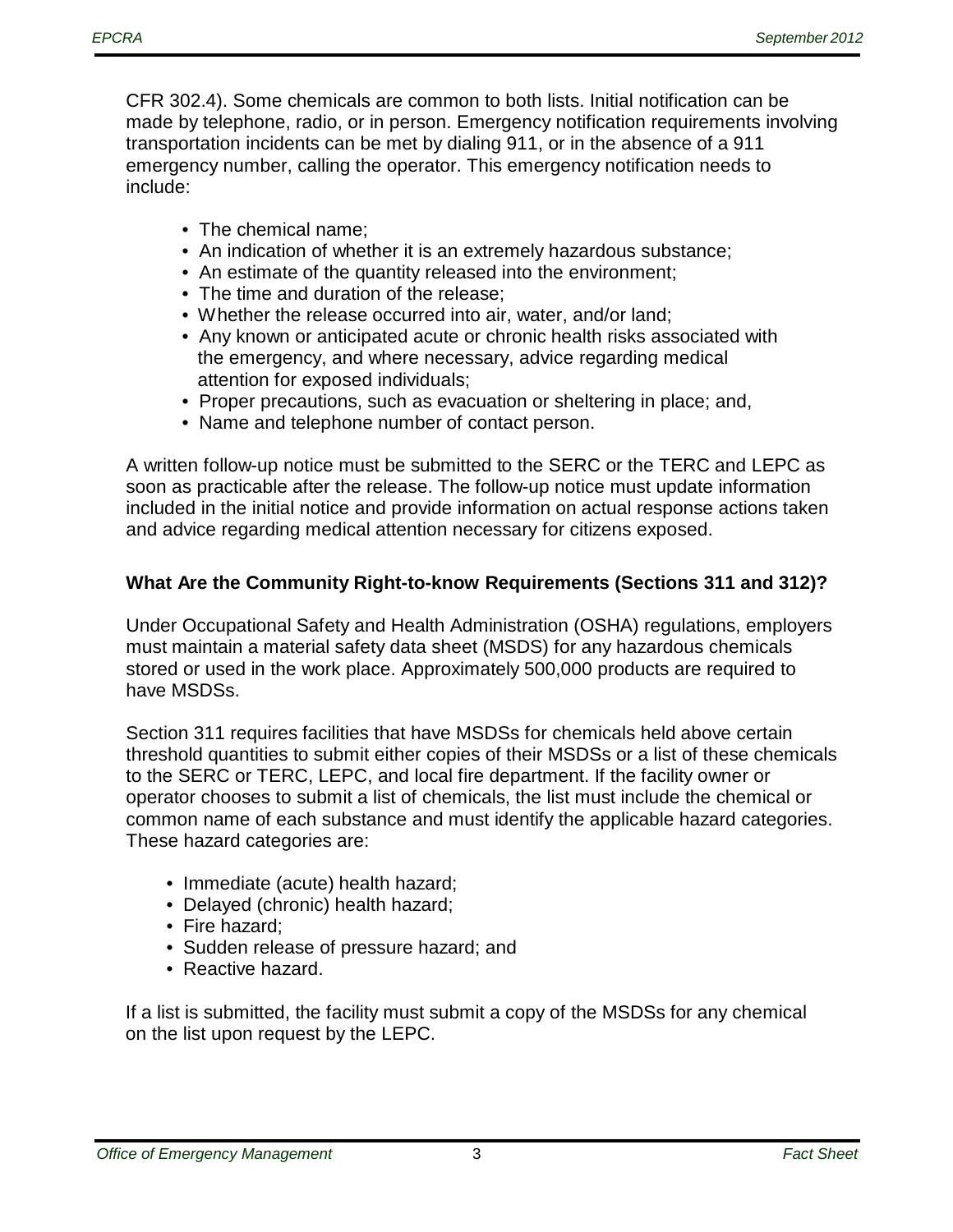Facilities that start using a hazardous chemical or increase the quantity to exceed the thresholds must submit MSDSs or a list of MSDSs chemicals within three months after they become covered. Facilities must provide a revised MSDS to update the original MSDS or list if significant new information is discovered about the hazardous chemical.

Facilities covered by section 311 must submit annually an Emergency and Hazardous Chemical Inventory Form to the LEPC, the SERC or the TERC, and the local fire department as required under section 312. Facilities provide either a Tier I or Tier II inventory form. Tier I inventory form include the following aggregate information for each applicable hazard category:

- An estimate (in ranges) of the maximum amount of hazardous chemicals for each category present at the facility at any time during the preceding calendar year;
- An estimate (in ranges) of the average daily amount of hazardous chemicals in each category; and,
- The general location of hazardous chemicals in each category. The Tier II inventory form contains basically the same information as the Tier I, but it must list the specific chemicals. Tier II inventory form provide the following information for each chemical:
- The chemical name or the common name as indicated on the MSDS;
- An estimate (in ranges) of the maximum amount of the chemical present at any time during the preceding calendar year and the average daily amount;
- A brief description of the manner of storage of the chemical;
- The location of the chemical at the facility; and
- An indication of whether the owner elects to withhold location information from disclosure to the public.

Many states now require Tier II inventory form or the state equivalent including electronic reporting under state law. Section 312 information must be submitted on or before March 1 each year for information on chemicals present at the facility in the previous year. The information submitted under sections 311 and 312 is available to the public from LEPCs and SERCs or TERCs.

## **What is the Toxics Release Inventory (Section 313)?**

Section 313 of EPCRA established the Toxics Release Inventory. TRI tracks the management of certain toxic chemicals that pose a threat to human health and the environment. Facilities in different industry sectors must annually report how much of each chemical they managed through recycling, energy recovery, treatment and environmental releases. TRI reporting forms must be submitted to EPA and the appropriate state or tribe by July 1 of each year. These forms cover environmental releases and other management of toxic chemicals that occurred during the previous calendar year.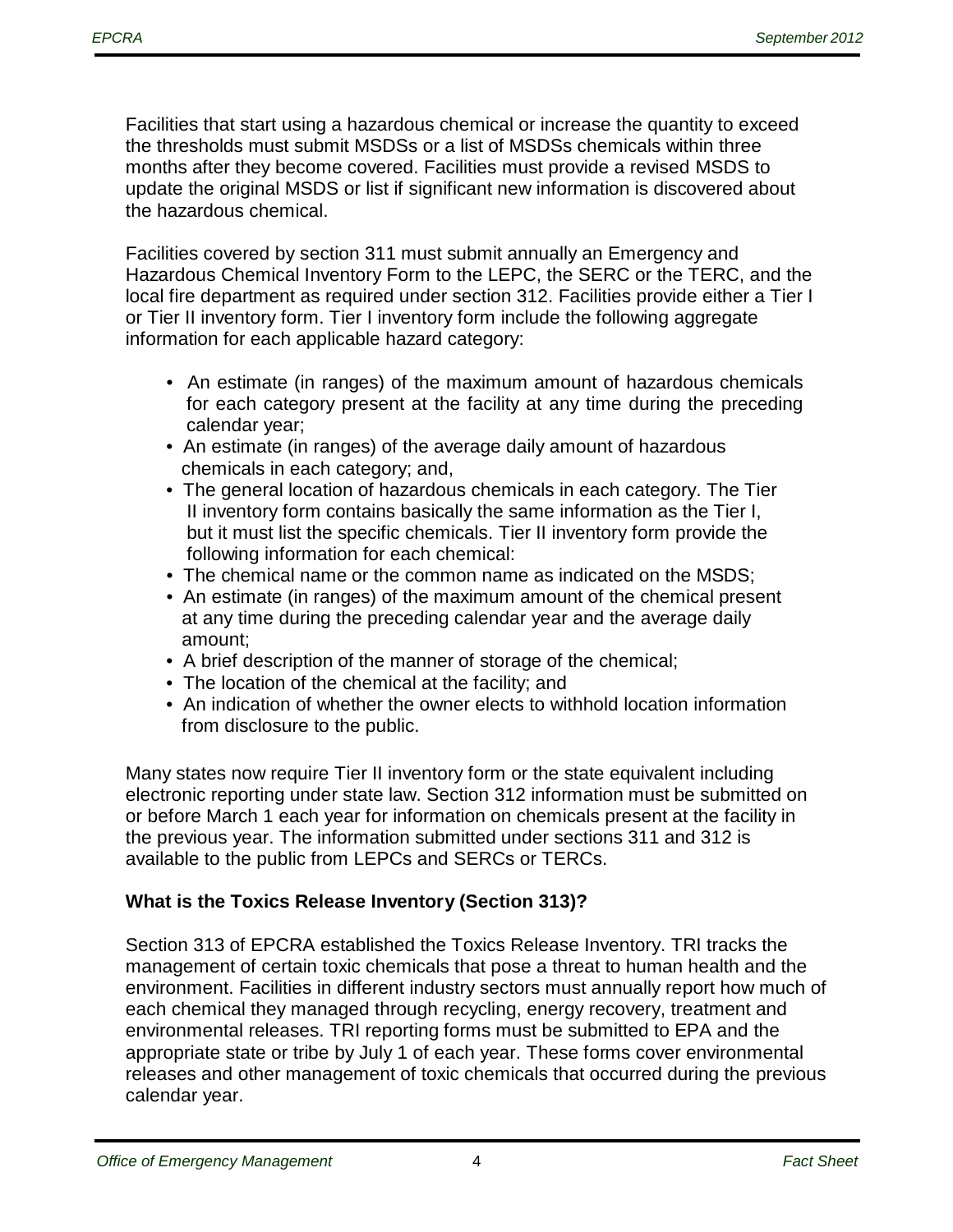The information submitted by facilities is compiled in the Toxics Release Inventory and made available to the public through the TRI website: [www.epa.gov/tri.](http://www.epa.gov/tri) TRI helps support informed decision-making by industry, government, non-governmental organizations and the public. TRI includes information about:

- On-site releases (including disposal) of toxic chemicals to air, surface water and land;
- On-site recycling, treatment and energy recovery associated with TRI chemicals;
- Off-site transfers of toxic chemicals from TRI facilities to other locations;
- Pollution prevention activities at facilities;
- Releases of lead, mercury, dioxin and other persistent, bioaccumulative and toxic (PBT) chemicals; and
- Facilities in a variety of industry sectors (including manufacturing, metal mining and electric power generation) and some federal facilities.

A complete list of covered facilities is available online: [http://www.epa.gov/tri/lawsandregs/naic/ncodes.htm.](http://www.epa.gov/tri/lawsandregs/naic/ncodes.htm)

Some of the ways TRI data can be used include:

- Identifying sources of toxic chemical releases;
- Beginning to analyze potential toxic chemical hazards to human health and the environment; and
- Encouraging pollution prevention at facilities.

|                             | Section 302                                                                  | Section 304                                                                | <b>Sections 311/312</b>                                                                                                                                                                                                                                                         | Section 313                                                                                                                                                            |
|-----------------------------|------------------------------------------------------------------------------|----------------------------------------------------------------------------|---------------------------------------------------------------------------------------------------------------------------------------------------------------------------------------------------------------------------------------------------------------------------------|------------------------------------------------------------------------------------------------------------------------------------------------------------------------|
| <b>Chemicals</b><br>Covered | 355 Extremely<br>Hazardous<br><b>Substances</b>                              | >1,000 substances                                                          | Approximately<br>500,000 hazardous<br>chemicals                                                                                                                                                                                                                                 | > 650 Toxic Chemicals<br>and categories                                                                                                                                |
| Thresholds                  | Threshold Planning<br>Quantity 1-10,000<br>pounds on site at any<br>one time | Reportable quantity,<br>1-5,000 pounds,<br>released in a 24-hour<br>period | 500 pounds or TPQ<br>whichever is less for<br>EHSs; gasoline<br>greater than or equal<br>to 75,000 gallons (all<br>grades combined)*;<br>diesel greater than or<br>equal to 100,000<br>gallons (all grades<br>combined)*; 10,000<br>pounds for all other<br>hazardous chemicals | 25,000 pounds per year<br>manufactured or<br>processed; 10,000<br>pounds a year<br>otherwise used;<br>persistent<br>bioaccumulative toxics<br>have<br>lower thresholds |

## **Table 1: EPCRA Chemicals and Reporting Thresholds**

\*These thresholds are only applicable for gasoline and diesel present at retail gas stations in tank(s) entirely underground and was in compliance at all times during the preceding calendar year with all applicable Underground Storage Tank (UST) requirements at 40 CFR part 280 or requirements of the state UST program approved by the Agency under 40 CFR part 281.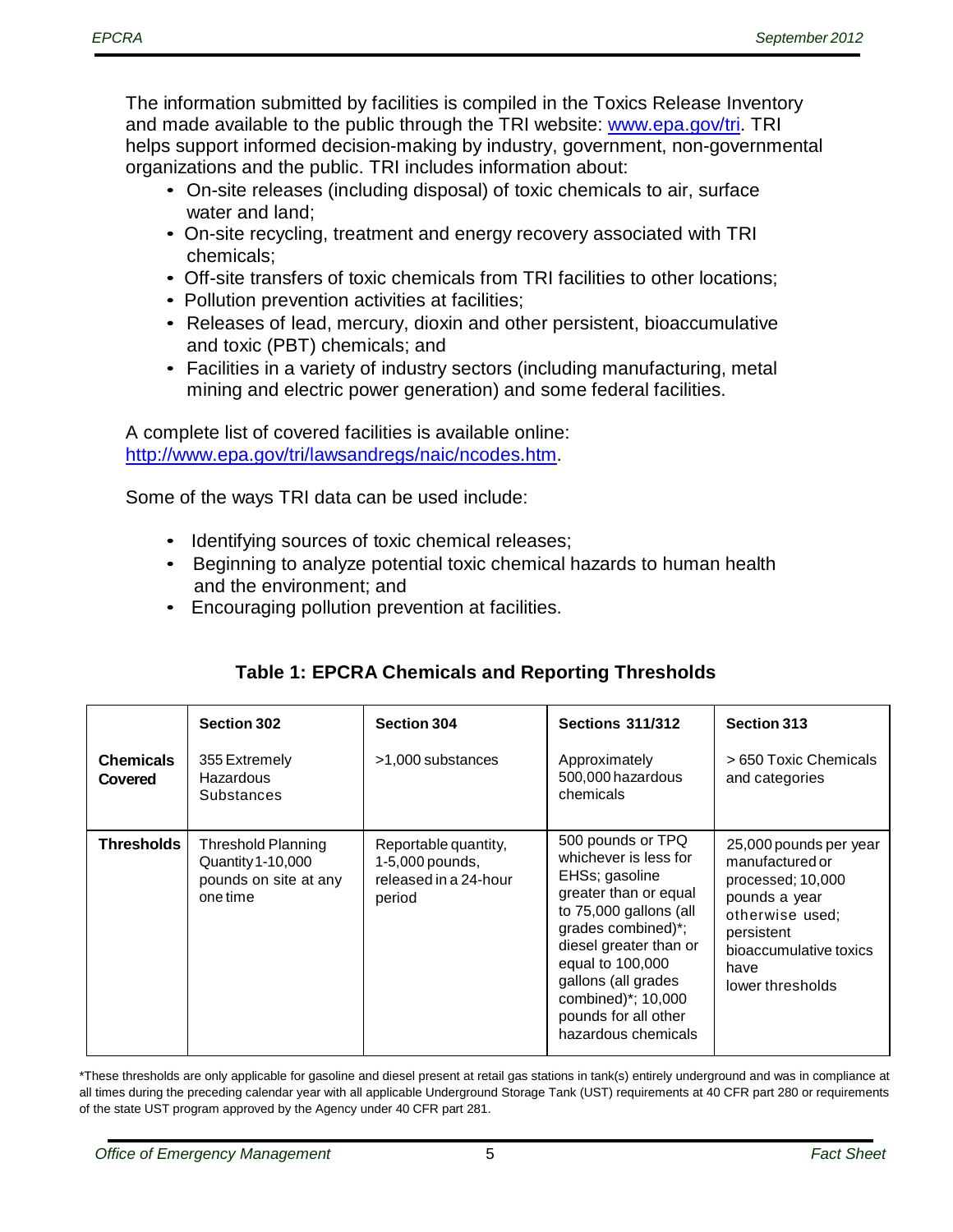## **What Else Does EPCRA Require?**

*Trade Secrets.* EPCRA section 322 allows facilities to file trade secrets in their reports under EPCRA sections 303, 311, 312, and 313. Only the specific chemical identity may be claimed as a trade secret, though a generic class for the chemical must be provided. The criteria a facility must meet to claim a chemical identity as a trade secret are in 40 CFR part 350. A facility cannot claim trade secrets under EPCRA section 304.

Even if specific chemical identity information can be legally withheld from the public, EPCRA section 323 allows the information to be disclosed to health professionals who need the information for diagnostic and treatment purposes or local health officials who need the information for prevention and treatment. In non-emergency cases, the health professional must sign a confidentiality agreement with the facility and provide a written statement of need. During a medical emergency, the health professional may obtain the specific chemical identity from the facility for treatment.

Any person may challenge trade secret claims by petitioning EPA. The Agency must then review the claim and rule on its validity.

*EPCRA Penalties.* EPCRA section 325 allows civil and administrative penalties ranging up to \$10,000 - \$75,000 per violation or per day per violation when facilities fail to comply with the reporting requirements. Criminal penalties up to \$50,000 or five years in prison apply to any person who knowingly and willfully fails to provide emergency release notification. Penalties of not more than \$20,000 and/or up to one year in prison apply to any person who knowingly and willfully discloses any information entitled to protection as a trade secret.

*Citizens Suits.* EPCRA section 326 allows citizens to initiate civil actions against EPA, SERCs, and the owner or operator of a facility for failure to meet the EPCRA requirements. A SERC or TERC, LEPC, and state or local government may institute actions against facility owner or operator for failure to comply with EPCRA requirements. In addition, states may sue EPA for failure to provide trade secret information.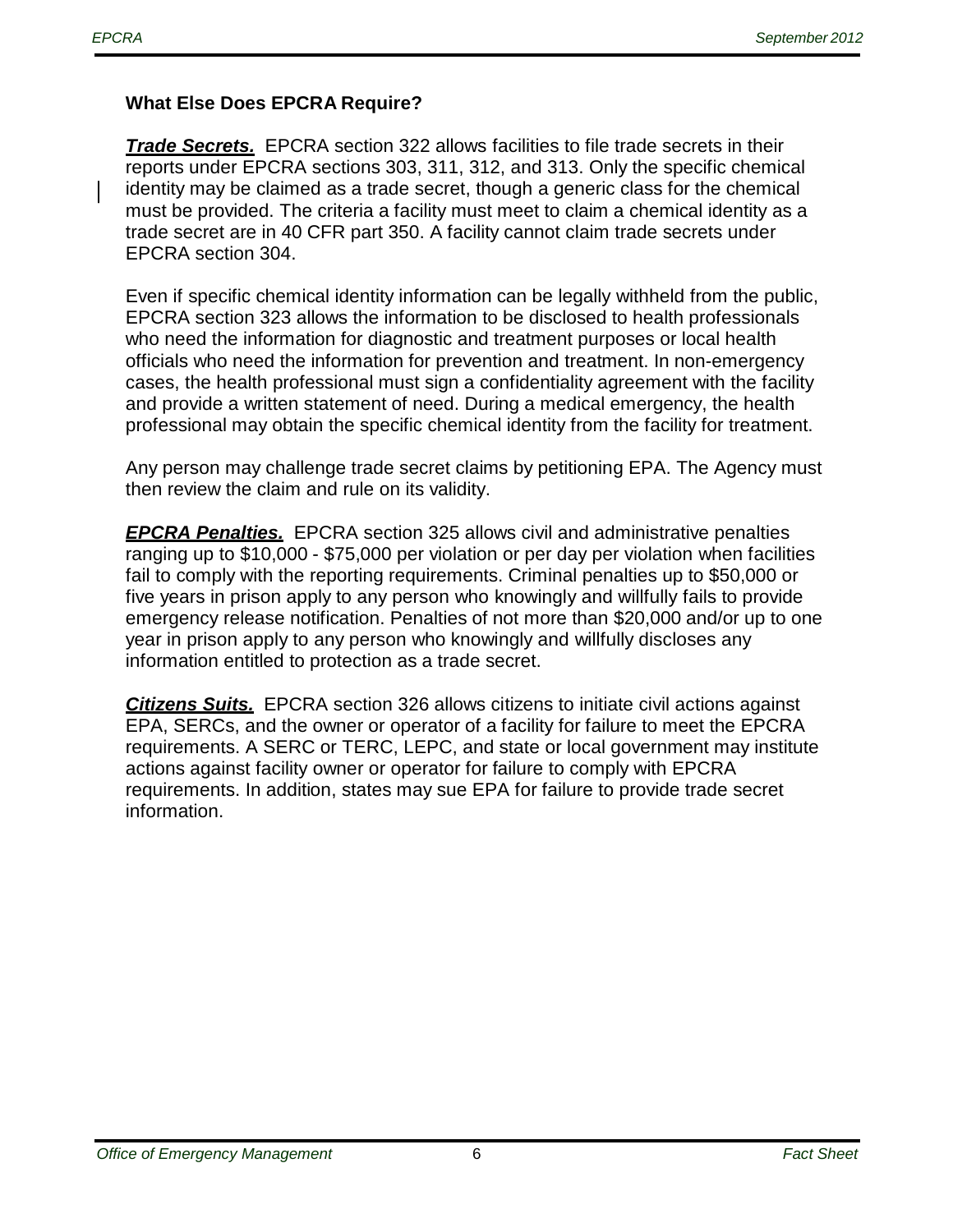#### **Reporting Schedules**

#### **Section**

- **302** One time notification to SERC / TERC and LEPC.
- **304** Each time a release above a reportable quantity of an EHS or CERCLA Hazardous Substance occurs to LEPC and SERC or TERC.
- **311** One time submission of MSDS or list of hazardous chemicals. An update is required for new chemicals or new information about chemicals already submitted to the SERC or TERC, LEPC, and the fire department with jurisdiction over the facility.
- **312** Annually, by March 1 to SERC or TERC, LEPC, and the fire department with jurisdiction over the facility.
- **313** Annually, by July 1, to EPA, states and tribes.

## **Where Can You Find EPCRA Information?**

Regulations, policy memorandums, answers to frequently asked questions related to EPCRA sections 301 to 312 can be obtained from: [www.epa.gov/emergencies/content/epcra/index.htm.](http://www.epa.gov/emergencies/content/epcra/index.htm)

MSDSs, hazardous chemical inventory forms, follow-up emergency notices, and the emergency response plan are available from the SERC or the TERC and LEPC.

EPA has compiled a list of all chemicals covered under these regulations into a single list and published them as The Title III List of Lists, which is available online: [www.epa.gov/emergencies/tools.htm#lol.](http://www.epa.gov/emergencies/tools.htm#lol)

Each year, EPA publishes the TRI National Analysis, a report summarizing the most recent TRI data. TRI data are available through a variety of online tools and applications at [www.epa.gov/tri/tridata.](http://www.epa.gov/tri/tridata) Users can search TRI data by year, facility name, geographic location, chemical of interest and industry sector.

Initial emergency release notifications made to the National Response Center or EPA are available online: [www.nrc.uscg.mil/nrchp.html.](http://www.nrc.uscg.mil/nrchp.html)

A list of SERCs is available online: [www.epa.gov/emergencies/content/epcra/serc\\_contacts.htm](http://www.epa.gov/emergencies/content/epcra/serc_contacts.htm)

Factsheet on Chemical Emergency Preparedness and Prevention in Indian Country can be obtained from [http://www.epa.gov/osweroe1/docs/chem/tribalalert.pdf.](http://www.epa.gov/osweroe1/docs/chem/tribalalert.pdf)